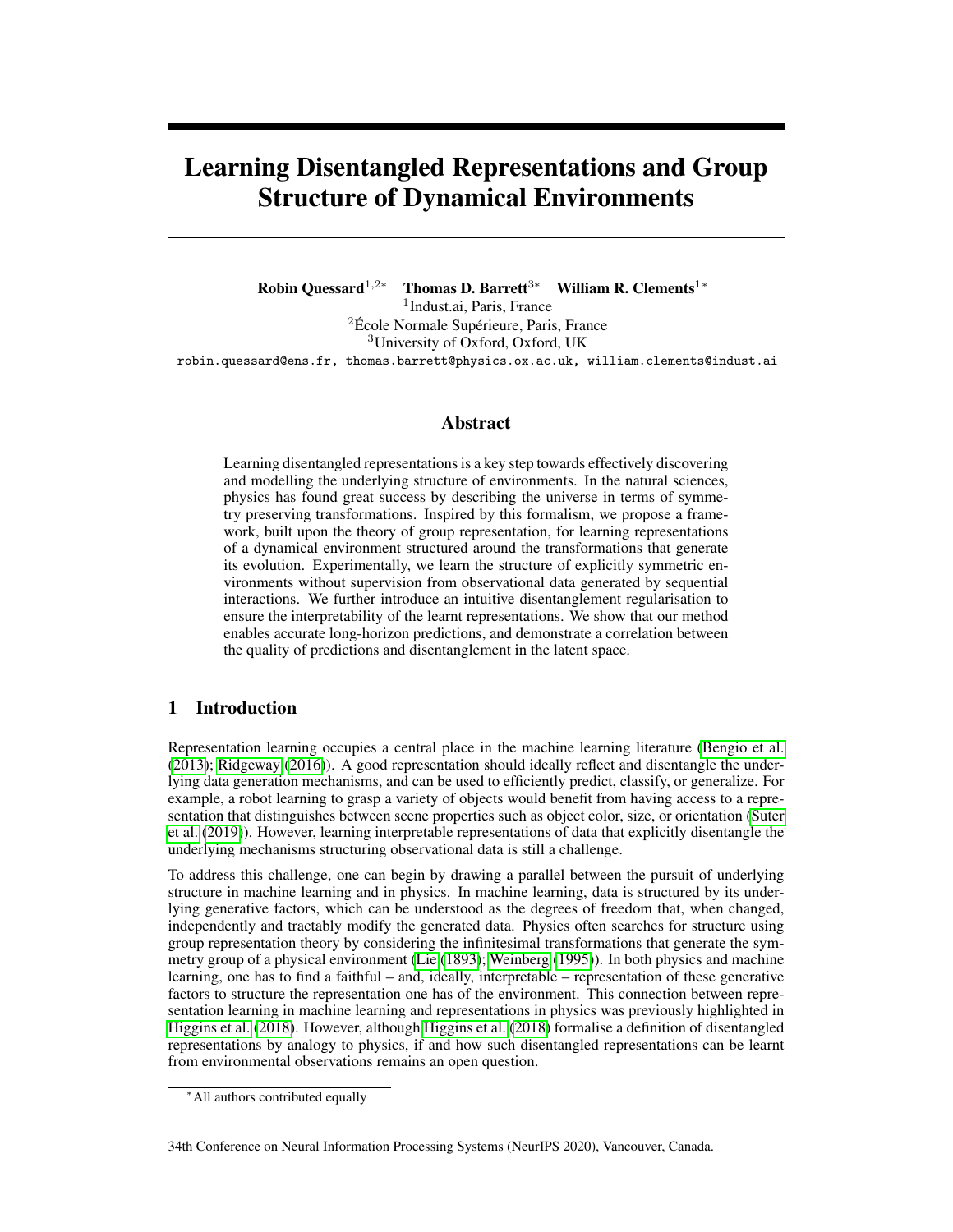In this work, we address these challenges and extend the work of [Higgins et al.](#page-9-0) [\(2018\)](#page-9-0) by proposing a method for learning disentangled representations of dynamical environments from a dataset of past interactions. Our method focuses on learning the structure of the symmetry group ruling the environment's transformations, where symmetry transformations are understood as transformations that do not change the nature of the objects in the environment. For this purpose, we represent dynamical environments by encoding observations as elements of a latent space and representing transformations as special orthogonal matrices that act linearly on the latent space. We also introduce an intuitive regularisation that encourages the disentanglement of the learned representations, and experimentally demonstrate that our method successfully learns the underlying structure of several different explicitly symmetric environments.

# 2 Related work

Different definitions of what constitutes, and how to learn, a disentangled representation have been put forward [\(Bengio et al.](#page-8-0) [\(2013\)](#page-8-0); [Higgins et al.](#page-9-0) [\(2018\)](#page-9-0); [Suter et al.](#page-10-1) [\(2019\)](#page-10-1)). Some success has been found in identifying loosely defined generative factors in static datasets [\(Higgins et al.](#page-9-1) [\(2017a\)](#page-9-1); [Chen](#page-9-2) [et al.](#page-9-2) [\(2016\)](#page-9-2); [Karras et al.](#page-10-4) [\(2019\)](#page-10-4)), with applications to, for example, domain adaptation [\(Higgins](#page-9-3) [et al.](#page-9-3) [\(2017b\)](#page-9-3)). However, it has been argued that for effective representation learning one should consider not only static data but also the ways in which this data can be transformed [\(Higgins et al.](#page-9-0) [\(2018\)](#page-9-0)) or interacted with [\(Thomas et al.](#page-10-5) [\(2017\)](#page-10-5)).

Specifically, [Higgins et al.](#page-9-0) [\(2018\)](#page-9-0) propose a definition of disentangled representations based on the physical notion of group representations of symmetry transformations. These representations cannot be learned without some form of interaction with the environment [\(Caselles-Dupré et al.](#page-9-4) [\(2019\)](#page-9-4)). However, [Higgins et al.](#page-9-0) [\(2018\)](#page-9-0) did not propose a specific method for learning such representations. Prior work on learning group structure of latent space representations from data typically assumes prior knowledge of the symmetry group [\(Jaegle et al.](#page-9-5) [\(2018\)](#page-9-5); [Cohen & Welling](#page-9-6) [\(2014a,](#page-9-6)[b\)](#page-9-7); [Caselles-](#page-9-4)[Dupré et al.](#page-9-4) [\(2019\)](#page-9-4)). [Connor & Rozell](#page-9-8) [\(2020\)](#page-9-8) do not assume prior knowledge of the symmetry group, however their method for learning the transformations requires that the observations are already encoded into a structured latent space. They also do not provide a method for enforcing disentanglement. To the best of our knowledge, our work is the first to learn the underlying group structure of environments and disentangled representations (as defined in [Higgins et al.](#page-9-0) [\(2018\)](#page-9-0)) without any prior knowledge of the symmetry group.

Parallels can be drawn between our work and state-space models in machine learning, which consider representations of both observations and the dynamics that act linearly on the latent space [\(Watter et al.](#page-10-6) [\(2015\)](#page-10-6); [Karl et al.](#page-10-7) [\(2017\)](#page-10-7); [Fraccaro et al.](#page-9-9) [\(2017\)](#page-9-9); [Miladinovic et al.](#page-10-8) [\(2019\)](#page-10-8); [Li et al.](#page-10-9) ´ [\(2019\)](#page-10-9)). However, these methods do not reveal the underlying structure of the transformations. Moreover, it is not straightforward to reconcile the state-space model objective of modelling probabilistic generative processes with the inherently deterministic framework of [Higgins et al.](#page-9-0) [\(2018\)](#page-9-0).

In parallel, physics and machine learning have been forging strong ties based for example on Hamiltonian theory and the integration of ordinary differential equations in the latent space to describe the evolution of dynamical systems [\(Chen et al.](#page-9-10) [\(2018\)](#page-9-10); [Toth et al.](#page-10-10) [\(2019\)](#page-10-10); [Greydanus et al.](#page-9-11) [\(2019\)](#page-9-11)). Finally, Hamiltonian-based methods have also been used to discover specific symmetries of physical systems [\(Bondesan & Lamacraft](#page-8-1) [\(2019\)](#page-8-1)).

# <span id="page-1-0"></span>3 Disentangled representations

In this section, we review the notion of symmetry-based disentangled representations, which is based upon the definition provided by [Higgins et al.](#page-9-0) [\(2018\)](#page-9-0). For a more detailed discussion, or for readers unfamiliar with group theory and symmetry groups, we refer to the original work of [Higgins et al.](#page-9-0) [\(2018\)](#page-9-0).

We consider both an environment that returns observations and a set of transformations that act on this environment. As in physics, we assume that those transformations are elements of a symmetry group G. For example, transformations that rotate a 3D object are elements of the  $SO(3)$  group of rotations. Informally, we will have learnt a representation of this environment if we can map observations of the environment to elements of a latent space and map symmetry transformations to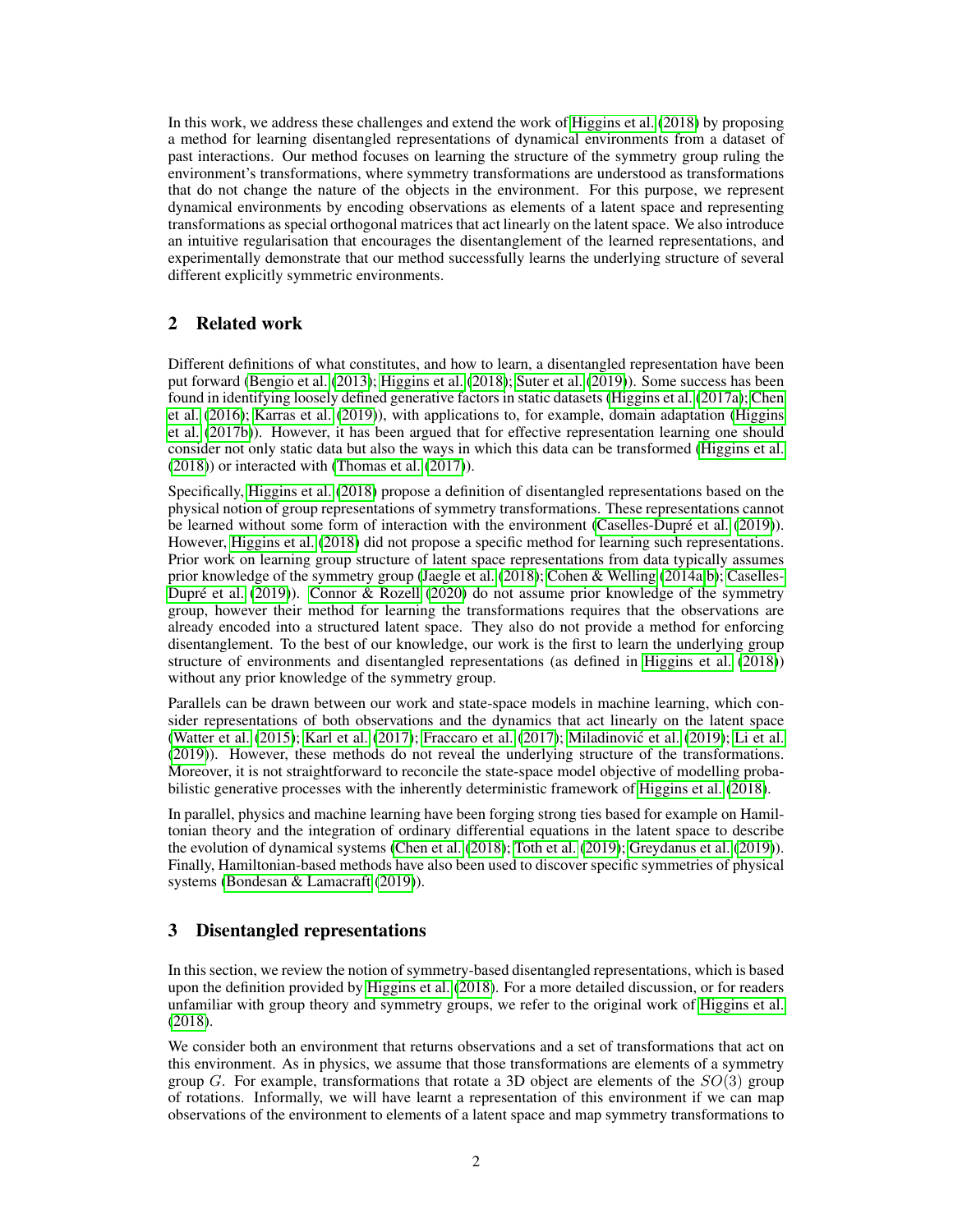linear transformations on this latent space such that the underlying structure of the environment is preserved.

Formally, a representation of an environment as defined in [Higgins et al.](#page-9-0) [\(2018\)](#page-9-0) maps an observation space X to a latent space V with  $f: X \to V$ , and maps symmetry group G to a linear representation (in the algebraic sense) on V [\(Hall](#page-9-12) [\(2015\)](#page-9-12)). This means finding a homomorphism  $\rho : G \to GL(V)$ between the symmetry group G and the general linear group of the latent space  $GL(V)$  so that the map in Figure [1](#page-2-0) is equivariant. For example, if we consider an observation  $x_1$  of a 3D object and a transformation g that rotates the object, the new observation after the transformation is  $x_2 = g.x_1$ . We need to ensure  $f(g.x_1) = \rho(g) \cdot f(x_1)$ . We make the common shortcut of omitting the notation  $\rho(g)$  and we use g to denote the transformation in both the observation space and the latent space.

Another requirement we wish to make concerning the representation to be learned is that it is disentangled in the sense of [Higgins et al.](#page-9-0) [\(2018\)](#page-9-0). Formally, if there exists a subgroup decomposition of G such that  $G = G_1 \times G_2 \dots \times G_n$ , we would like to decompose the representation  $(\rho, V)$  in subrepresentations  $V = V_1 \oplus V_2... \oplus V_n$  such that the restricted subrepresentations  $(\rho_{|G_i}, V_i)_i$  are non-trivial and the restricted subrepresentations  $(\rho_{|G_i}, V_j)_{j \neq i}$  are trivial (we recall that a trivial representation of  $G$  is equal to the identity for every element of the group  $G$ ).

<span id="page-2-0"></span>

This definition of disentangled representations has several advantages. First, it maps onto an intuitive notion of disentangled representation as one that separates the data generative factors into different subspaces. It also provides a principled resolution to several points of contention concerning what should be consid-

Figure 1: Equivariant map between the observation space X and the latent space V.

ered a data generative factor, which ones can be disentangled and which ones cannot, and what dimensionality the representation of each factor should have. However, despite theoretical analysis by [Higgins et al.](#page-9-0) [\(2018\)](#page-9-0) and [Caselles-Dupré et al.](#page-9-4) [\(2019\)](#page-9-4), to the best of our knowledge no practical method for learning such representations has been put forward.

## 4 Methods

We consider a dataset of trajectories  $(o_0, g_0, o_1, g_1, \ldots)$ , each consisting of sequences of observations  $\alpha$  and transformations  $q$  that generate the next observation. We interpret each transformation as an element of a symmetry group of the environment. Our goal is to map observations to a vector space V and interactions to elements of  $GL(V)$  to obtain a disentangled representation of the environment as defined in the previous section, with no prior knowledge of the actual symmetries.

#### <span id="page-2-1"></span>4.1 Parameterisation

Here, we propose a method for mapping interactions  $g_i$  to elements of  $GL(V)$ . We consider matrix representations of GL(V ). Since we are looking for a matrix representation of an *a priori* unknown symmetry group  $G$ , we need to consider a group of matrices with a learnable parameterisation large enough to potentially contain a subgroup that is a representation of G.

We propose to represent G by a group of matrices belonging to  $SO(n)$ , which is the set of orthogonal  $n \times n$  matrices with unit determinant. Given its prevalence in physics and in the natural world we can expect  $SO(n)$  to be broadly expressive of the type of symmetries we are most likely to want to learn. As orthogonal matrices conserve the norm of vectors they act on, we will consider observations encoded in a unit-norm spherical latent space, as was done for example by [Davidson et al.](#page-9-13) [\(2018\)](#page-9-13) in the context of VAEs.

We parameterise the *n*-dimensional representation of any transformation  $q$  as the product of  $n(n-1)/2$  rotations [\(Pinchon & Siohan](#page-10-11) [\(2016\)](#page-9-14); [Clements et al.](#page-9-14) (2016))

$$
g(\theta_{1,2}, \theta_{1,3}...,\theta_{n-1,n}) = \prod_{i=1}^{n-1} \prod_{j=i+1}^{n} R_{i,j}(\theta_{i,j})
$$
(1)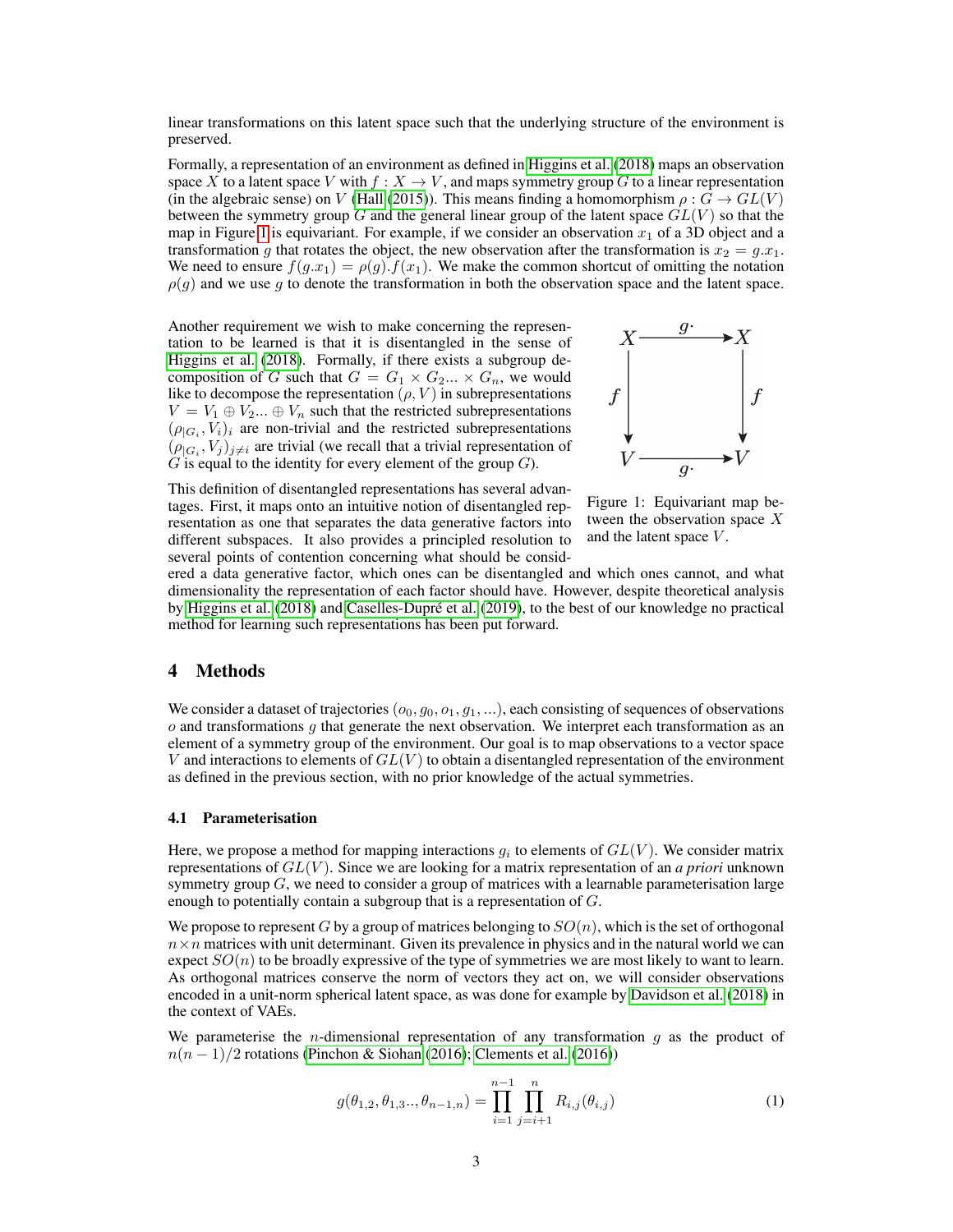where  $R_{i,j}$  denotes the rotation in the i, j plane embedded in the n-dimensional representation. For example, a 3-dimensional representation has three learnable parameters,  $g = g(\theta_{1,2}, \theta_{1,3}, \theta_{2,3})$ , each parameterising a single rotation, such as

$$
R_{1,3}(\theta_{1,3}) = \begin{pmatrix} \cos \theta_{1,3} & 0 & \sin \theta_{1,3} \\ 0 & 1 & 0 \\ -\sin \theta_{1,3} & 0 & \cos \theta_{1,3} \end{pmatrix}.
$$
 (2)

These parameters,  $\theta_{i,j}$ , are learnt jointly with the parameters of an encoder  $f_{\phi}$  mapping the observations to the *n*-dimensional latent space V and a decoder  $d_{\psi}$  mapping the latent space to observations (see supplementary information for pseudo-code). The training procedure consists of starting from a randomly selected observation  $o_i$  within the dataset of trajectories, encoding it with  $f_{\phi}$ , and then transforming the latent vector  $f_{\phi}(o_i)$  using the representation matrices of the next m interactions in the dataset  $\{g_k\}_{k=i+1,\dots,i+m}$ . The result of those linear transformations in the latent space is decoded with  $d_{\psi}$  and yields  $\hat{o}_{i+m}$ ,

$$
\hat{o}_{i+m}(\phi,\psi,\theta) = d_{\psi}(g_{i+m}(\theta).g_{i+m-1}(\theta)...g_{i+1}(\theta).f_{\phi}(o_i))
$$
\n(3)

The training objective is the minimization of the reconstruction loss  $\mathcal{L}_{rec}(\phi, \psi, \theta)$  between the true observations  $\{o_k\}_{k=i+1,\dots,i+m}$  obtained after the successive transformations in the environment and the reconstructed observations  $\{\hat{o}_k\}_{k=i+1,\dots,i+m}$  obtained after the successive linear transformations using the representations  $g_k(\theta)$  on the latent space.

#### <span id="page-3-0"></span>4.2 Disentanglement

As explained in section [3,](#page-1-0) for a representation to be disentangled, each subgroup of the symmetry group should act on a specific subspace of the latent space. We want to impose, without supervision, this disentanglement constraint on the set of transformations  ${g_a}_a$  that act on the environment. In order to do so without any prior knowledge of the structure of the symmetry group, our intuition is that if each transformation  $g_a$  acts on a minimum of dimensions of the latent space, then the representation is disentangled.

We formalize this notion into a metric  $\mathcal{L}_{ent}$  proper to our parameterisation. We choose a metric that quantifies sparsity and interpretability through the number of rotations (each of which is parameterised by  $\hat{\theta}_{i,j}^a$ ) involved in the transformation matrices  $g_a(\theta_{i,j}^a)$ . The smallest non-trivial transformation matrix involves a single rotation, so  $\mathcal{L}_{ent}$  measures the use of any additional rotations :

<span id="page-3-1"></span>
$$
\mathcal{L}_{\text{ent}}(\theta) = \sum_{a} \sum_{(i,j) \neq (\alpha,\beta)} |\theta_{i,j}^{a}|^2 \quad \text{with} \quad \theta_{\alpha,\beta}^{a} = \max_{i,j} (|\theta_{i,j}^{a}|)
$$
(4)

The higher  $\mathcal{L}_{ent}$ , the higher the entanglement of the representation of the set of transformations. Minimizing this metric  $\mathcal{L}_{ent}$  makes sure that for each transformation  $g_a \in \{g_a\}_a$ , most of the parameters appearing in the representation of this transformation go to 0, which implies that the transformation acts on a minimum of dimensions of the latent space. If there is only one non-zero parameter in the parameterisation of a transformation, then it only acts on 2 dimensions of the latent space.

## 5 Experiments

In this section, we experimentally evaluate our method for learning disentangled representations in several explicitly symmetric environments with different types of symmetries. The code to reproduce these experiments is provided in notebook form at [https://github.com/IndustAI/](https://github.com/IndustAI/learning-group-structure) [learning-group-structure](https://github.com/IndustAI/learning-group-structure).

#### 5.1 Learning the latent structure of a torus-world

Our first goal is to show that the parameterisation and the training method described in [4.1](#page-2-1) allows us to extract useful information about the structure of an environment from inspecting the topology of the learnt latent space. We consider a simple environment similar to that studied in [Higgins et al.](#page-9-0) [\(2018\)](#page-9-0) and [Caselles-Dupré et al.](#page-9-4) [\(2019\)](#page-9-4), consisting of pixel observations of a ball evolving in a 2 dimensional space. At each step, the ball moves one discrete step left, right, up, or down, in such a way that the ball's position is confined to a  $p \times p$  grid. We impose periodic boundary conditions,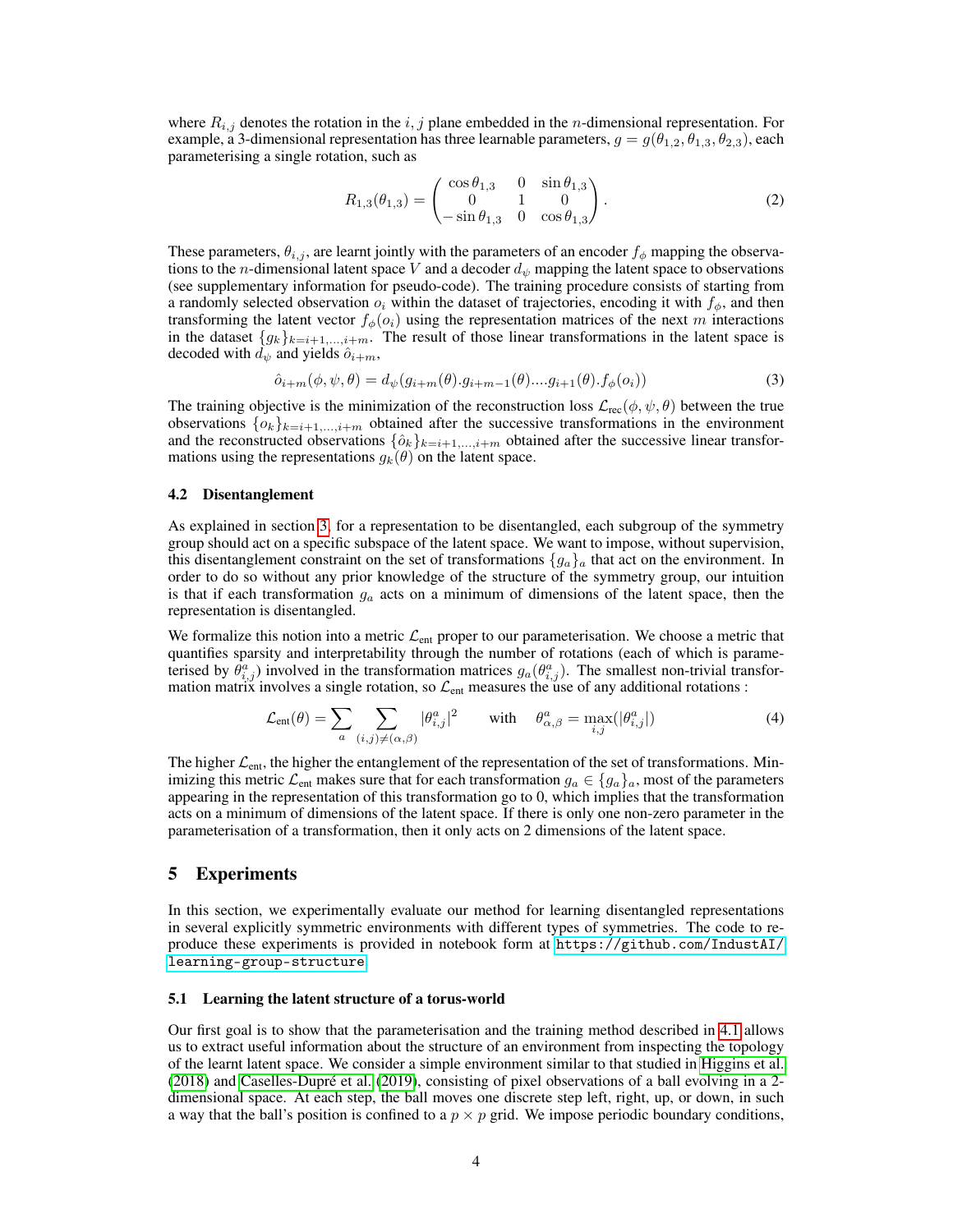so for example if the ball leaves the grid at the top it reappears at the bottom. We implement this environment using Flatland [\(Caselles-Dupré et al.](#page-9-15) [\(2018\)](#page-9-15)), consider at first  $p = 10$ , and collect data using a random policy.

A 2-dimensional plane with periodic boundary conditions is topologically equivalent to a torus, and it is this topology that we aim to learn from the dynamics of the environment. Concretely, the symmetry group of this environment is the finite group  $G = C_p \times C_p$  where  $C_p$  denotes the cyclic group of order p (also called  $\mathbb{Z}/p\mathbb{Z}$  or  $\mathbb{Z}_p$ ) and is a finite subgroup of  $SO(2) \times SO(2)$ . In order to learn a representation of this environment, we need to learn an encoder, a decoder and the representation matrices for the 4 transformations  $g_{\text{up}}$ ,  $g_{\text{down}}$ ,  $g_{\text{left}}$  and  $g_{\text{right}}$  that generate G.

To learn this group structure from data, our only assumption is that it can be represented with orthogonal matrices  $q \in SO(n)$ . We note that this is a weaker assumption than that made in [Caselles-](#page-9-4)[Dupré et al.](#page-9-4) [\(2019\)](#page-9-4) for this environment, where the matrices were assumed to be identity except for a single  $2 \times 2$  block along the diagonal. We will use  $n \geq 4$ ; as discussed in [Caselles-Dupré](#page-9-4) [et al.](#page-9-4) [\(2019\)](#page-9-4), real representations of cyclic groups can be seen as rotations in planes, and since the symmetry group consists of the direct product of 2 cyclic groups we minimally need 2 planes so 4 dimensions. We start with  $n = 4$ , and recall that a matrix of  $SO(n)$  has  $n(n - 1)/2$  degrees of freedom so the matrices of this 4-dimensional representation each have 6 parameters.

We use convolutional neural networks for the encoder and the decoder. The encoder  $f_{\phi}$  has normalized outputs so that it always maps observations to unit-norm latent vectors. We learn jointly the encoder parameters  $\phi$ , the decoder parameters  $\psi$  and the  $6 \times 4 = 24$  parameters of the 4 transformation matrices  $g_{\text{up}}$ ,  $g_{\text{down}}$ ,  $g_{\text{left}}$  and  $g_{\text{right}}$  which we denote as  $\theta$ .

<span id="page-4-0"></span>

Figure 2: Left column: sample sequences of observations for two different environments. Other columns: 2D projections of the 4D representations of equally spaced observations from these environments, learned by our method, a CCI-VAE, and a hyperspherical VAE. Each symbol/colour pair corresponds to a unique state of the environment; this mapping is consistent for all latent spaces. Top row: environment that returns pixel observations of a ball on a 2D plane with periodic boundary conditions. The underlying structure of this environment is toroidal. Bottom row: a similar environment that returns one-hot observations encoding the position of the ball. Since observations no longer overlap, here VAE-based methods fail to find any structure from observations alone.

Our results are shown in Figure [2](#page-4-0) (top row) in which we see that our method successfully learns a 4-dimensional representation of the finite symmetry group  $C_p \times C_p$  for  $p = 10$ . The explicit toroidal structure of the latent space respects the structure of the symmetry group. We compare these representations with those learnt by two other representation learning methods that are based on static observation data: CCI-VAE [\(Burgess et al.](#page-9-16) [\(2017\)](#page-9-16)), which is a state of the art disentangling method, and hyperspherical VAE [\(Davidson et al.](#page-9-13) [\(2018\)](#page-9-13)), which like our method also uses a spherical latent space. As in [Caselles-Dupré et al.](#page-9-4) [\(2019\)](#page-9-4), we find that in the four dimensional latent space the CCI-VAE ignores two dimensions and places the observations in a grid, which reflects the observational structure of the environment but not its underlying dynamics. Hyperspherical VAE also learns to place observations in a grid-like structure on a sphere.

To further investigate the difference between the observational structure discovered by VAEs and the dynamical structure discovered by our method, we consider a variation of this environment in which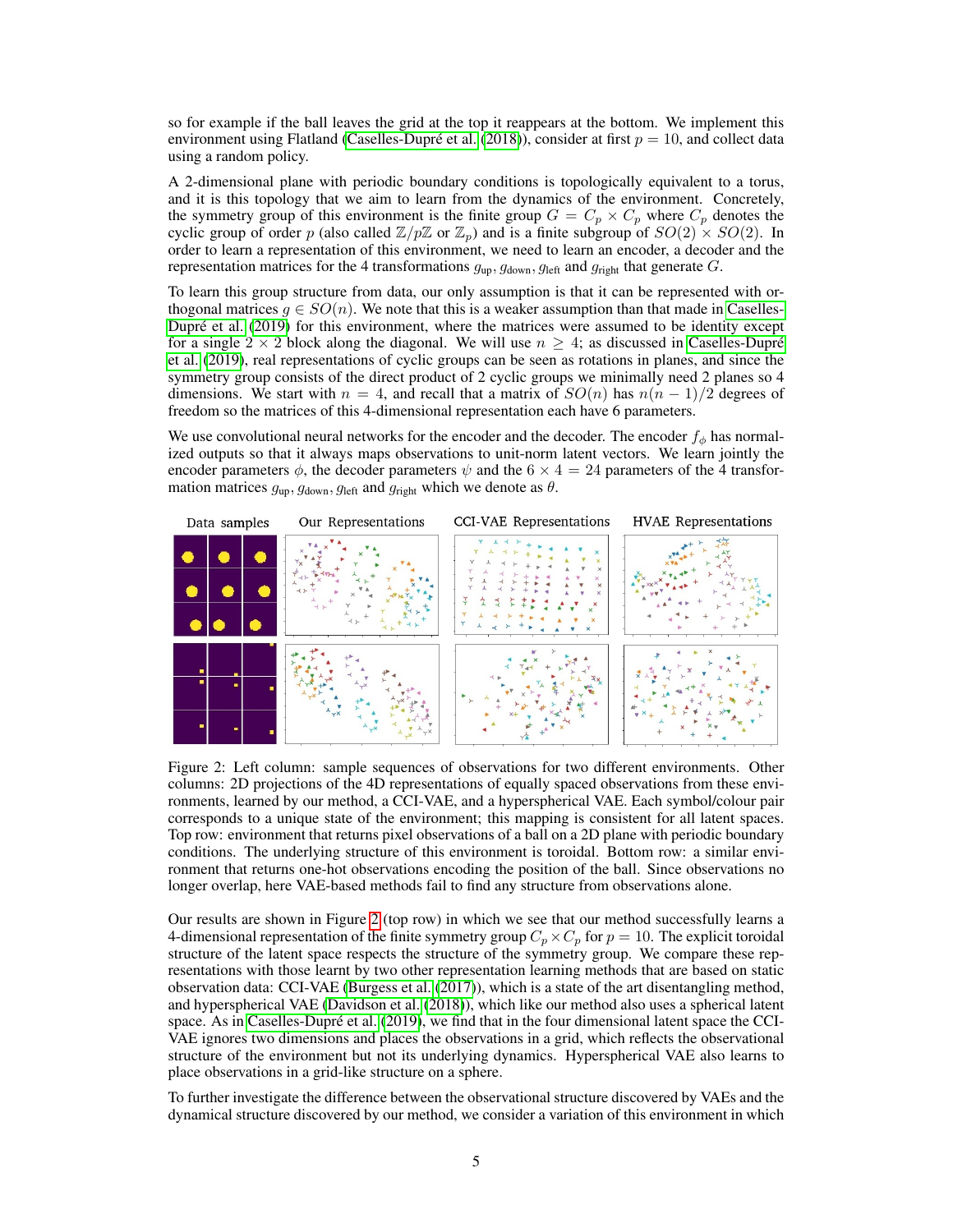no structure can be found from observations alone. Instead of pixel observations and convolutional networks for the encoder and decoder, we consider a one-hot encoding of the ball's position on a  $p \times p$  grid and fully connected neural networks. Our results are shown in figure [2](#page-4-0) (bottom row). We find that our method still correctly identifies the dynamical structure of this environment, whereas neither VAE-based method finds any structure.

#### 5.2 Controlling the entanglement of the representation

Having found that our method successfully learns a meaningful representation of this environment, now we turn to investigating the disentanglement of this representation using the metric introduced in [4.2.](#page-3-0) Indeed, many 4-dimensional representations of  $C_p \times C_p$  exist, and most of them are entangled. Since the transformation matrices are parameterised as products of 6 rotations, if most of the 6 parameters are non-zero, then the transformation is poorly interpretable because all dimensions of the latent space are mixed after acting on it with this representation.

Using the entanglement metric from section [4](#page-3-1) as a regularisation term, we are able to control the entanglement of the learnt representation. Figure [3](#page-5-0) compares the learnt transformations between a regularisation minimising the entanglement (figure 3a) and the absence of such regularisation (figure 3b). Even though both representations encode  $C_{10} \times C_{10}$  and exhibit the corresponding toroidal structure, the maximally disentangled representation is much more interpretable. The up/down transformations rotate in a single plane (dimensions 1 and 4) by  $\pm \pi/5$ , whereas the left/right transformations act equivalently in an orthogonal space (dimensions 2 and 3). This is the most intuitive 4-dimensional disentangled representation of the symmetry group  $C_{10} \times C_{10}$  we could have learnt.

<span id="page-5-0"></span>

Figure 3: Learnt transformations for a grid-world with  $p=10$ . Values of the angles  $\theta_{i,j}/2\pi$ learned for representations (a) with regularisation on the loss to minimise the entanglement, giving  $\mathcal{L}_{ent} = 1.2 \times 10^{-4}$ , and (b) without regularisation,  $\mathcal{L}_{ent} = 0.32$ .

In the supplementary information, we study the same environment for different values of  $n$  (latent space dimension) and p (periodicity of the environment). In particular, we find that when  $n > 4$ , our method still only learns 4-dimensional representations and disregards superfluous dimensions.

#### 5.3 Learning more complex structure

We now investigate whether our method can learn disentangled representations of environments with more complex symmetry group structures. We consider an environment in which observations are pixel observations of a 3D teapot [\(Crow](#page-9-17) [\(1987\)](#page-9-17)), and 8 different interactions. Of these interactions, 6 interactions (denoted *x*+, *x*-, *y*+, *y*-, *z*+ and *z*-) consist of rotating the scene by a fixed  $\pm 2\pi/5$  angle around the  $x$ ,  $y$ , and  $z$  axes, and 2 interactions (which we note color+ and color-) involve cycling forwards and backwards through a set of 5 different background colors. Using data collected by a random policy, we wish to disentangle two factors of variation: the spatial rotations and the changes of color.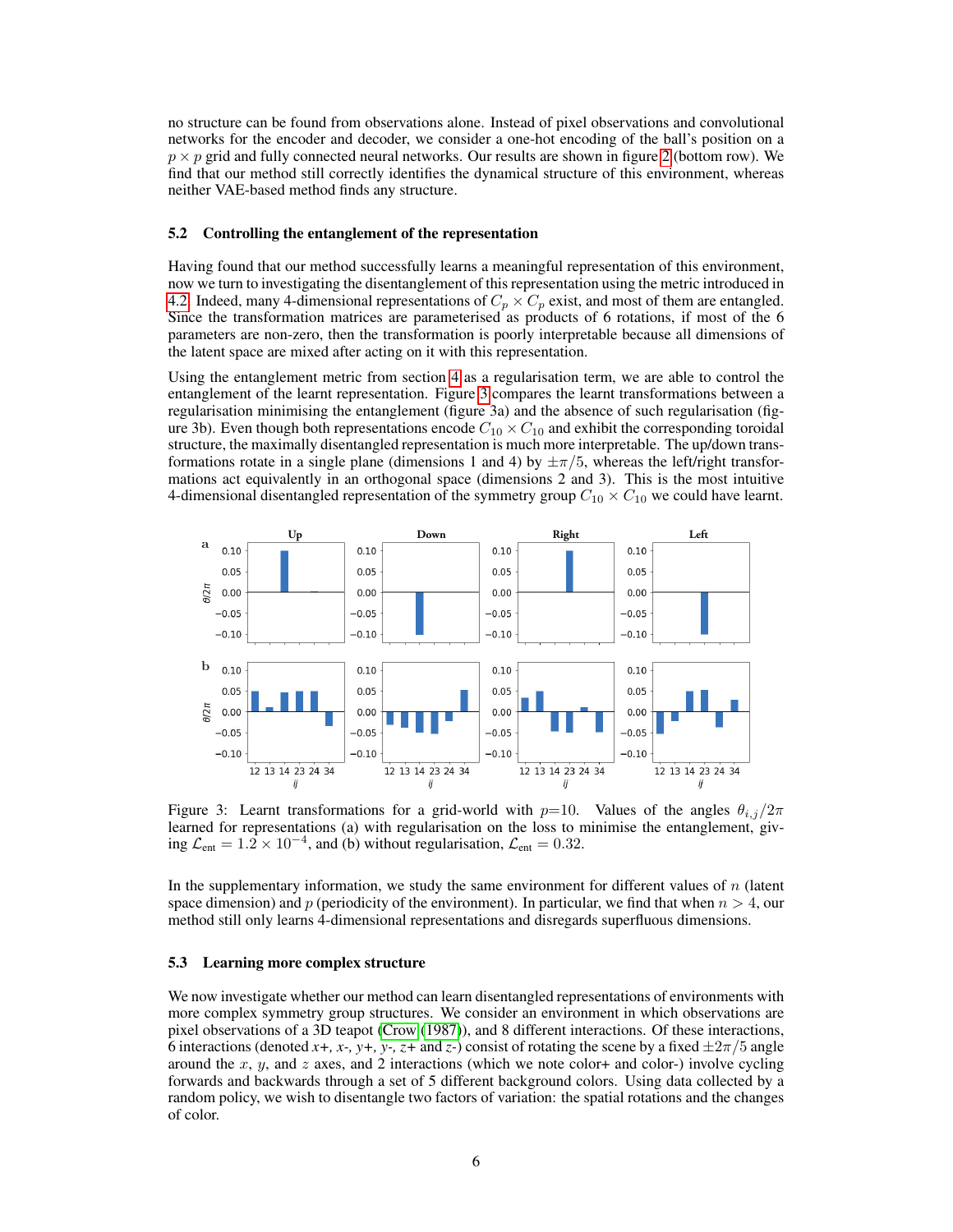<span id="page-6-0"></span>

Figure 4: Left: Sequential observations from the environment. Right: Representations learned for the 8 transformations. The 3D rotations of  $\pm 2\pi/5$  are associated with dimensions 2, 3 and 4 of the latent space. The cyclic change of color is associated with dimensions 1 and 5 of the latent space.

The symmetry group generated by those transformations, and which we aim to learn, therefore lies in  $SO(2)_{\text{color}} \times SO(3)_{\text{rotation}}$ . As explained in [Higgins et al.](#page-9-0) [\(2018\)](#page-9-0), a disentangled representation of 3D rotations should not be able to separate the action of different rotations into distinct latent space dimensions. Indeed,  $SO(3)$  cannot be written as a non-trivial direct product of subgroups, therefore, there is no representation in which two rotations around different axes would act on two different subspaces of the latent space. We can still satisfy ourselves with a disentangled representation in which rotations around the x, y and z axes each act on a minimum of dimensions of the latent space, which is a definition of entanglement aligned with the metric we introduced in [4.2.](#page-3-0)

We choose to learn a 5-dimensional representation of this environment because an interpretable disentangled representation would associate a 3-dimensional subspace to the spatial transformations and a 2-dimensional subspace to the color transformations. Nevertheless, using a higher-dimensional latent space does not change the learnt representation as the disentanglement objective makes unnecessary dimensions impactless and present in none of the transformation matrices.

Our results are shown in figure [4.](#page-6-0) We find that we effectively learn a 5-dimensional disentangled representation of the environment that conserves the symmetry group structure. Specifically, the 6 interactions that correspond to spatial rotations affect a three-dimensional subspace, which is the minimal subspace in which 3D rotations can be represented. Moreover, all 6 rotation interactions are correctly mapped to rotations of  $2\pi/5$ . The other 2 colour interactions affect a different two dimensional subspace, which correctly reflects the cyclic nature of the colour changes with a periodicity of 5. We highlight that this is achieved without supervision, as there is nothing to distinguish the 8 interactions in the data apart from their effect on the observations.

#### 5.4 Learning disentangled representations of Lie groups

We now show that we are able to learn continuous groups corresponding to infinite sets of transformations and are therefore not limited to environments with discrete actions. We consider pixel observations of a ball evolving on a sphere under the continuous set of rotations around the 3 axes x, y and z in the interval  $[-\pi, \pi]$ , illustrated in figure [5.](#page-7-0)

To learn a continuous group of symmetry transformations, also known as a Lie group, we now require a continuous mapping  $\rho : G \to GL(V)$ . Whereas in our previous experiments we used a look up table to map each discrete transformation to a set of  $\theta$ , we now use a neural network  $\rho_{\sigma}$  to learn this mapping for continuous transformations. The network takes as input the transformation in the environment, a concatenation of a scalar denoting the rotation axis (0 for x, 1 for y and 2 for z) and the value of the angle of the rotation around this axis. It outputs  $n(n - 1)/2$  scalars parameterising the *n*-dimensional representation of this transformation. In this case, we aim to learn the 3D rotations around the axes of a sphere so we use a 3-dimensional latent space to represent the symmetry group  $SO(3)$ . For example, the representation of a  $\pi/4$  rotation around the y axis is parameterised as a product of 3 rotations,  $g_{\sigma}(1, \pi/4) = R_{1,2}(\theta_{1,2}) \cdot R_{1,3}(\theta_{1,3}) \cdot R_{2,3}(\theta_{2,3})$ , where  $(\theta_{1,2}, \theta_{1,3}, \theta_{2,3}) =$  $\rho_{\sigma}(1, \pi/4)$ . As previously, the loss function combines a reconstruction loss and an entanglement regularization, which now includes parameters  $\sigma$ ,  $\mathcal{L}(\phi, \psi, \sigma) = \mathcal{L}_{rec}(\phi, \psi, \sigma) + \lambda \mathcal{L}_{ent}(\sigma)$ .

Our results are shown in Figure [5,](#page-7-0) which show that our method effectively learns a 3-dimensional representation of  $SO(3)$ , where rotations around each axis act only within a single plane of the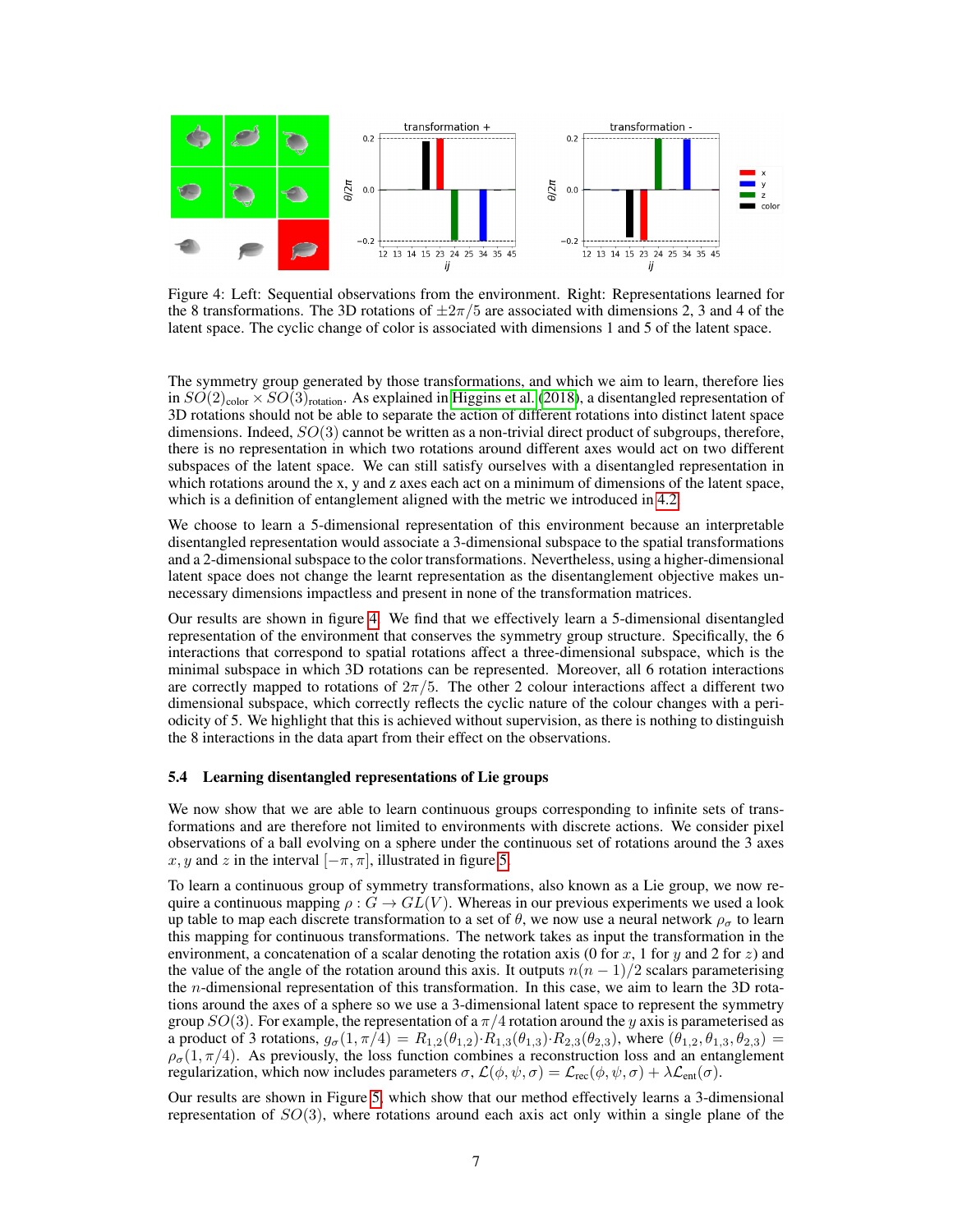<span id="page-7-0"></span>

Figure 5: Left: illustration of the environment, in which a ball evolves around a sphere under the action of continuous rotations. Right: Learned values of the parameters  $\theta_{1,2}, \theta_{1,3}$  and  $\theta_{2,3}$  of the transformation matrices as a function of the angle of the rotation in the environment for each rotation axis  $x, y$  and z. For any angle and each rotation axis, there is only one non-zero parameter (for example  $\theta_{2,3}$  for rotations around the y axis), which makes this representation a well-disentangled and interpretable representation.

latent space. With this 3-dimensional disentangled representation of a continuous group of symmetry transformations in a 3-dimensional space, we have successfully learnt a perfectly interpretable representation of an environment with continuous dynamical transformations.

#### 5.5 Multi-step predictions with disentangled representations

A fundamental motivation for, and exhibition of, learning the underlying structure of dynamical environments is to predict the evolution of the system along unseen trajectories. In this section we will examine the quality of longterm predictions produced by our framework, and show the advantage offered by disentangled representations. To do so, we return to the Flatland environment, previously used in sections 5.1 and 5.2, with a 4-dimensional latent space, and consider learning from 10-step trajectories initialised to the centre of a  $5\times 5$  grid using the same method as in section 5.1.

We first contrast our approach to a simple "direct prediction" model that does not consider any structure within the environment. Instead, at every time-step, the observation is encoded

<span id="page-7-1"></span>

Figure 6: Reconstruction error as a function of the episode length for various models as described in the main text. Shaded areas correspond to 95 % confidence intervals of the mean, measured over 20 training seeds.

in a 4D latent space and concatenated with a one-hot encoded action vector, from which the next state is directly decoded. From Figure [6,](#page-7-1) we see that the performance of "direct prediction" rapidly deteriorates as errors accumulate over many successive encoding and decoding operations. However, our framework – both with and without an additional disentanglement regularisation – demonstrates better predictive performance. Informally, the spherical latent space compactly encodes the relevant environmental structure and the learnt representation is then seen to accumulate errors at a lower rate.

It is also clear from Figure [6](#page-7-1) that explicitly disentangled representations provide further improved predictive performance. This is due to the disentanglement regularisation yielding transformation matrices that are closer to a faithful representation of the symmetry group, in that they better conserve important properties of the underlying dynamics such as cyclicity and commutation relations compared to more complex transformation matrices associated with entangled representations. As the transformations learnt with disentanglement regularisation better reflect the underlying dynamics, they also yield more accurate long-term predictions. Our entanglement regularisation can then be considered as an inductive bias towards representations that are likely to exhibit good multi-step generalisation. Ultimately, these results are in agreement with the widespread notion that disentan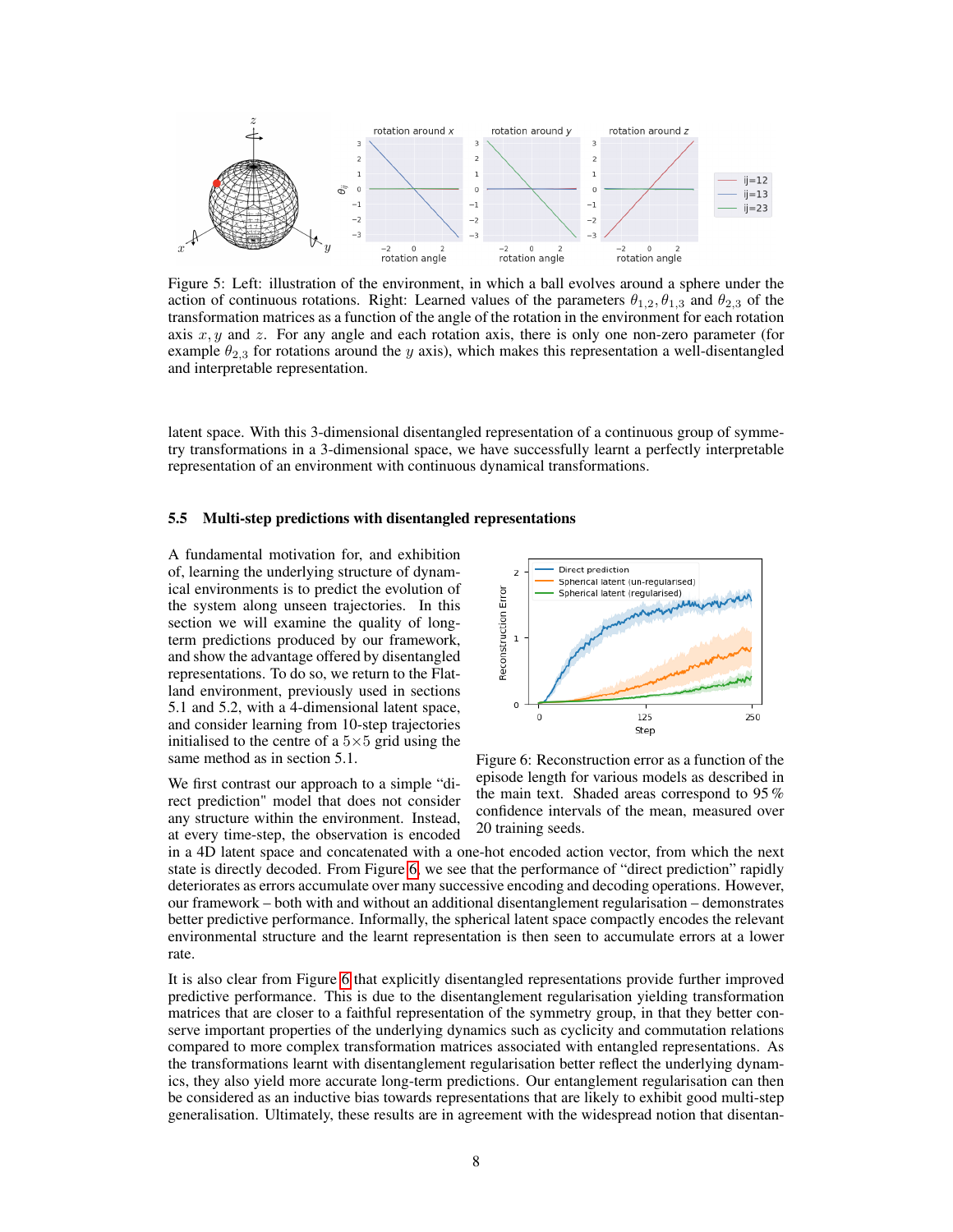gled representations can be useful for down-stream tasks [\(Bengio et al.](#page-8-0) [\(2013\)](#page-8-0); [Ridgeway](#page-10-0) [\(2016\)](#page-10-0); [Higgins et al.](#page-9-3) [\(2017b\)](#page-9-3); [Locatello et al.](#page-10-12) [\(2019\)](#page-10-12); [van Steenkiste et al.](#page-10-13) [\(2019\)](#page-10-13)).

# 6 Conclusion

In this work, we have opened the possibility of applying representation theory to the problem of learning disentangled representations of dynamical environments. We have exhibited the faithful, explicit and interpretable structure of the latent representations learnt with this method for explicitly symmetrical environments with a specific parameterisation. By establishing the feasibility of learning physics-based disentangled representations as defined in [Higgins et al.](#page-9-0) [\(2018\)](#page-9-0), we believe our work constitutes a promising step towards developing representation learning methods that are both principled and scalable.

Our method involves encoding general *n*-dimensional representations as the product of  $\mathcal{O}(n^2)$  rotation matrices, which would likely become a significant computational bottleneck for larger models with many generative factors. However, with this choice of parameterisation we are able to clearly demonstrate the key insight that a simple regularisation on the number of latent dimensions on which individual representations act can naturally lead to disentanglement. A natural extension of our work could then be to focus on learning representations of more complex real-world environments, which could require the use of more expressive groups than  $SO(n)$  or different parameterisations.

## Broader Impact

We propose a new methodology for learning disentangled representations which is demonstrated on model datasets as a proof of principle, therefore our contribution is not at a stage where it is expected to have immediate societal impact. More broadly, however, improved representations can be expected to underpin powerful ML systems that model real-world environments and data. Interpretability is one of the goals of disentangled representations and does merit particular consideration as it is essentially an attempt to extract the underlying description of the world that the system has learnt. It is therefore important that this interpretation is both fair (free from inherent bias) and presented with sufficient context (for example, the learnt representation could simply be one of many equal valid descriptions of the observed data). In this context, a mathematically rigorous definition of disentanglement, such as that presented by [Higgins et al.](#page-9-0) [\(2018\)](#page-9-0) and used in this work, would seem to be a good first step, though it cannot be considered to fully address these considerations on its own.

# Funding Disclosure

The authors declare no competing financial interests.

## Acknowledgements

We thank Hugo Caselles-Dupré, David Filliat, Yaël Frégier, Michael Garcia-Ortiz, Irina Higgins, and Sébastien Toth for helpful discussions, and the team at indust.ai for their support. We also thank the Agence pour les Mathématiques en Interaction avec l'Entreprise et la Société (AMIES) for their support.

## References

<span id="page-8-0"></span>Yoshua Bengio, Aaron Courville, and Pascal Vincent. Representation learning: A review and new perspectives. *IEEE transactions on pattern analysis and machine intelligence*, 35(8):1798–1828, 2013.

<span id="page-8-1"></span>Roberto Bondesan and Austen Lamacraft. Learning symmetries of classical integrable systems. *ICML 2019 Workshop on Theoretical Physics for Deep Learning*, 2019.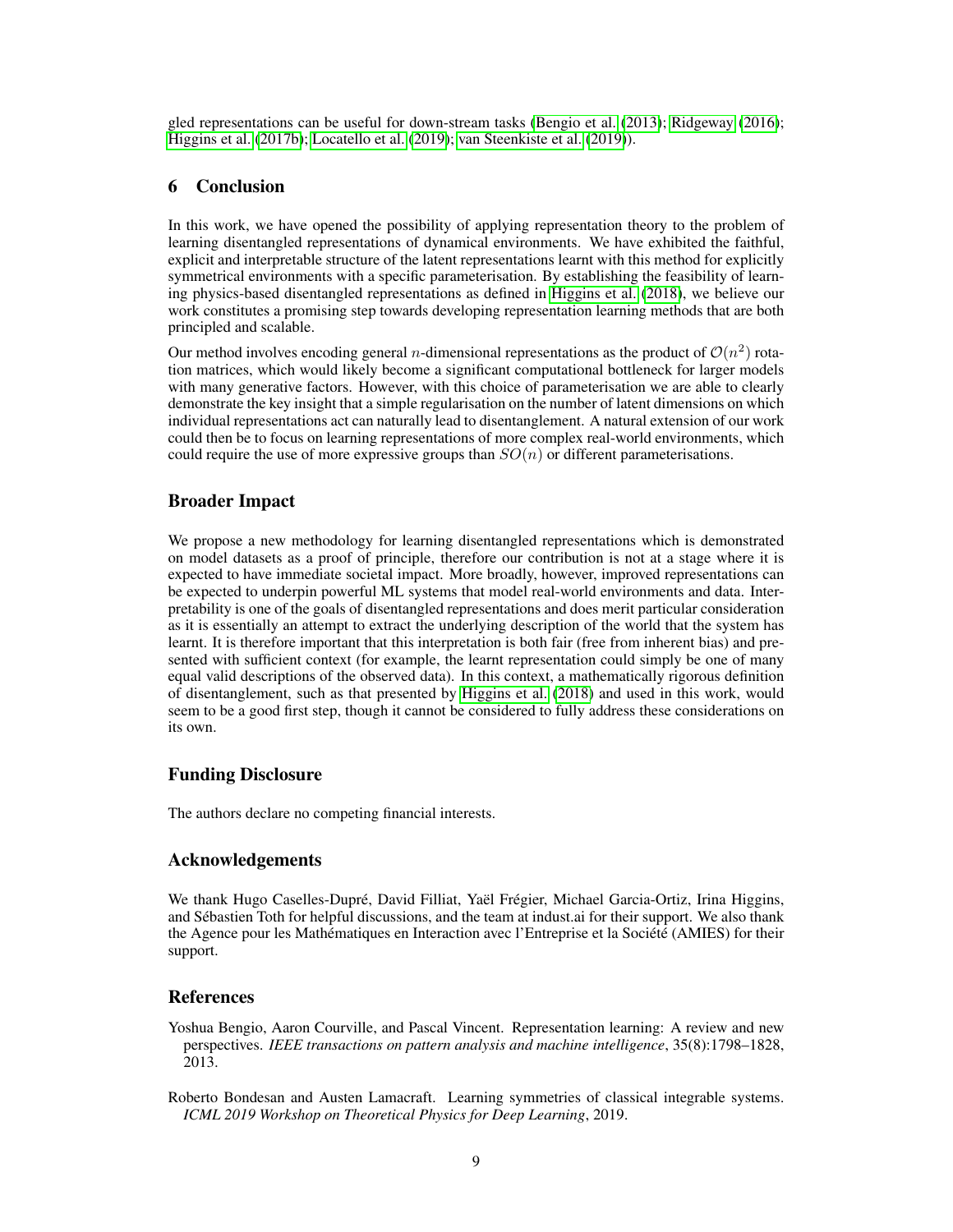- <span id="page-9-16"></span>Christopher P Burgess, Irina Higgins, Arka Pal, Loic Matthey, Nick Watters, Guillaume Desjardins, and Alexander Lerchner. Understanding disentangling in β-VAE. *NIPS Workshop on Learning Disentangled Representations*, 2017.
- <span id="page-9-15"></span>Hugo Caselles-Dupré, Louis Annabi, Oksana Hagen, Michael Garcia-Ortiz, and David Filliat. Flatland: a lightweight first-person 2-d environment for reinforcement learning. *Workshop on Continual Unsupervised Sensorimotor Learning (ICDL-EpiRob 2018)*, 2018.
- <span id="page-9-4"></span>Hugo Caselles-Dupré, Michael Garcia Ortiz, and David Filliat. Symmetry-based disentangled representation learning requires interaction with environments. In *Advances in Neural Information Processing Systems*, pp. 4608–4617, 2019.
- <span id="page-9-10"></span>Tian Qi Chen, Yulia Rubanova, Jesse Bettencourt, and David K Duvenaud. Neural ordinary differential equations. In *Advances in Neural Information Processing Systems*, pp. 6571–6583, 2018.
- <span id="page-9-2"></span>Xi Chen, Yan Duan, Rein Houthooft, John Schulman, Ilya Sutskever, and Pieter Abbeel. Infogan: Interpretable representation learning by information maximizing generative adversarial nets. In *Advances in neural information processing systems*, pp. 2172–2180, 2016.
- <span id="page-9-14"></span>William R Clements, Peter C Humphreys, Benjamin J Metcalf, W Steven Kolthammer, and Ian A Walmsley. Optimal design for universal multiport interferometers. *Optica*, 3(12):1460–1465, 2016.
- <span id="page-9-6"></span>Taco Cohen and Max Welling. Learning the irreducible representations of commutative lie groups. In *International Conference on Machine Learning*, pp. 1755–1763, 2014a.
- <span id="page-9-7"></span>Taco S Cohen and Max Welling. Transformation properties of learned visual representations. *nternational Conference on Learning Representations*, 2014b.
- <span id="page-9-8"></span>Marissa Connor and Christopher Rozell. Representing closed transformation paths in encoded network latent space. *AAAI Conference on Artificial Intelligence*, 2020.
- <span id="page-9-17"></span>Frank Crow. The origins of the teapot. *IEEE Computer Graphics and Applications*, 7(1):8–19, 1987.
- <span id="page-9-13"></span>Tim R Davidson, Luca Falorsi, Nicola De Cao, Thomas Kipf, and Jakub M Tomczak. Hyperspherical variational auto-encoders. In *Conference on Uncertainty in Artificial Intelligence*, pp. 856–865, 2018.
- <span id="page-9-9"></span>Marco Fraccaro, Simon Kamronn, Ulrich Paquet, and Ole Winther. A disentangled recognition and nonlinear dynamics model for unsupervised learning. In *Advances in Neural Information Processing Systems*, pp. 3601–3610, 2017.
- <span id="page-9-11"></span>Samuel Greydanus, Misko Dzamba, and Jason Yosinski. Hamiltonian neural networks. In *Advances in Neural Information Processing Systems*, pp. 15353–15363, 2019.
- <span id="page-9-12"></span>Brian Hall. *Lie groups, Lie algebras, and representations: an elementary introduction*, volume 222. Springer, 2015.
- <span id="page-9-1"></span>Irina Higgins, Loic Matthey, Arka Pal, Christopher Burgess, Xavier Glorot, Matthew Botvinick, Shakir Mohamed, and Alexander Lerchner. β-VAE: Learning Basic Visual Concepts with a Constrained Variational Framework. *International Conference on Learning Representations*, 2(5):6, 2017a.
- <span id="page-9-3"></span>Irina Higgins, Arka Pal, Andrei Rusu, Loic Matthey, Christopher Burgess, Alexander Pritzel, Matthew Botvinick, Charles Blundell, and Alexander Lerchner. Darla: Improving zero-shot transfer in reinforcement learning. In *International Conference on Machine Learning*, volume 70, pp. 1480–1490. JMLR. org, 2017b.
- <span id="page-9-0"></span>Irina Higgins, David Amos, David Pfau, Sebastien Racaniere, Loic Matthey, Danilo Rezende, and Alexander Lerchner. Towards a definition of disentangled representations. *arXiv preprint arXiv:1812.02230*, 2018.
- <span id="page-9-5"></span>Andrew Jaegle, Stephen Phillips, Daphne Ippolito, and Kostas Daniilidis. Understanding image motion with group representations. *International Conference on Learning Representations*, 2018.